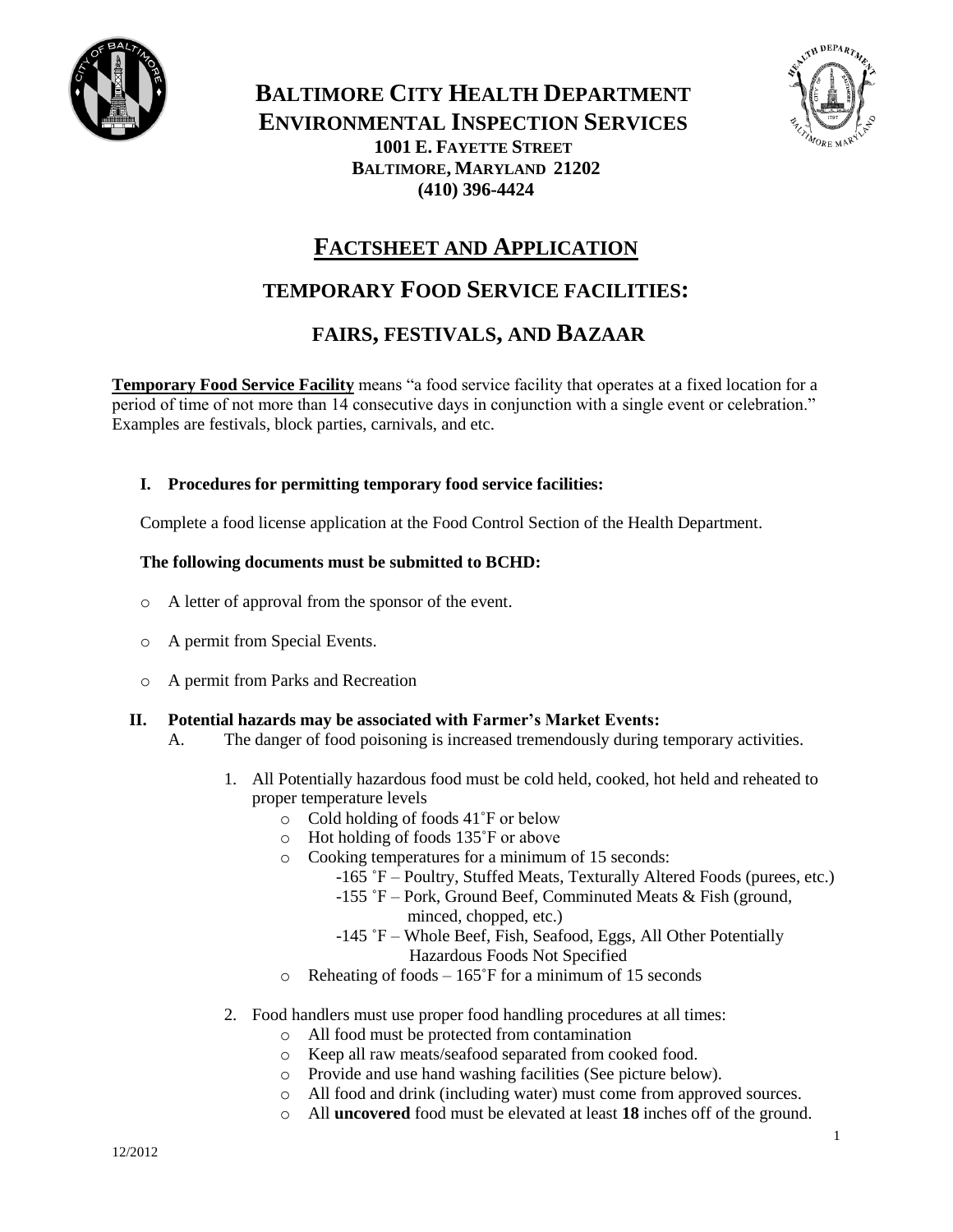- o All **covered** food should be elevated at least **6** inches off of the ground.
- o All food must be protected by a sneeze guard (wrapped, covered, etc.) when on display and during preparation.
- o Bags of ice must not be set directly on the ground.
- 3. Insect and rodent control must be maintained.
- 4. Employees must practice good hygienic procedures.
	- o Keep clothes clean.
	- o No hand contact with foods.
	- o Use utensils, tongs, or plastic gloves whenever handling food.
- 5. Never handle food with dirty hands. Always wash your hands after using the toilet, smoking, eating and whenever soiled.
- 6. Do not eat or drink while handling foods.
- 7. Food handlers must wear hair restraints (hats, hair nets, etc.).
- 8. Provide and use a temporary 3 bin sanitizer set up to wash, rinse, and sanitize all utensils, and etc (See picture below).
- 9. Provide and use proper trash and garbage receptacles with lids. Keep the area clean.
- 10. Provide a tent or roofing to cover the food serving, preparation and display area. Protect all foods at all times.

### **For further guidance, please review the Code of Maryland Regulations, Title 10, Subtitle 15 (COMAR 10.15.03) and Baltimore City Health Code, Title 6**

- B. Food poisoning outbreaks have occurred most commonly from the following:
	- 1. Improper temperature
	- 2. Improper food handling procedures
	- 3. Food handler not washing hands
	- 4. Cross contamination or bacteria contamination
	- 5. Dirty utensils
	- 6. Rodent and insect contamination
	- 7. Food handlers with sores, blisters, and cuts on their hands
	- 8. Food handlers who are ill

#### **II. Use of Grills:**

Propane gas (preferred), wood, and charcoal grills are allowed.

**NOTE**: Wood and charcoal grills may create more smoke and odor nuisances than a propane gas grill. If complaints are made, the Department may have to close the operation.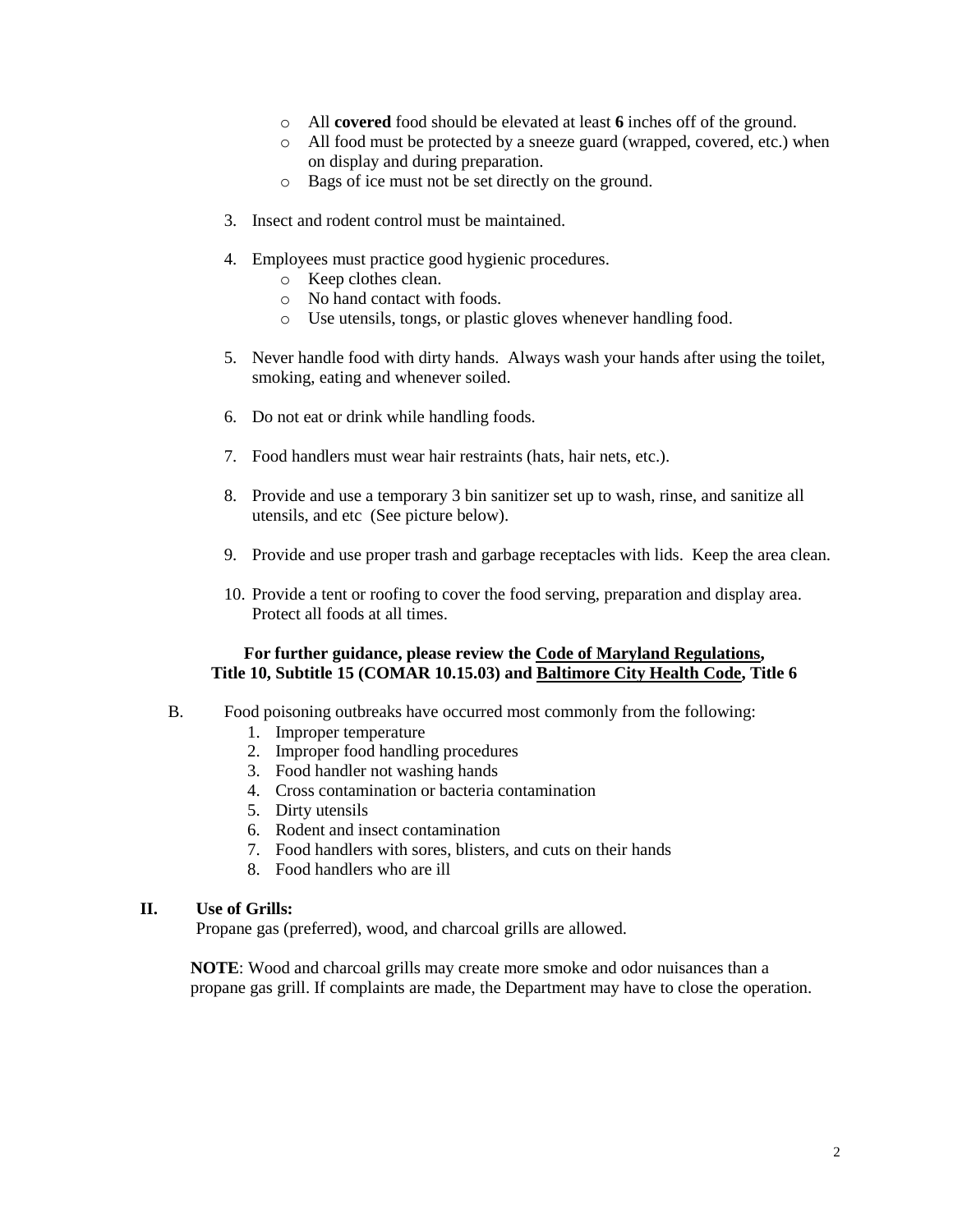## **III. Required Set-Ups Inside Booth / Vending Areas:**

o Temporary Hand Wash Station (See picture below)

Set up must be supplied with a container filled with water and consist of a manual open and close spout, soap, paper towels, wastewater catch container, and a trash receptacle.



o Temporary 3 Bin Sanitizer Station (See picture below)

## **Set up must include 3 bins:**

 $\overline{Bin \# 1 (Wash)} -$  Fill with soap and water

 $Bin # 2 (Rinse) - Fill with clear water$ 

Bin # 3 (Sanitize) – Fill with water and sanitizer.

(Approximately ½ teaspoon bleach per 1 gallon of water)

|  | WASHI RINSE SANIFIZE |
|--|----------------------|
|  |                      |
|  |                      |

## **IV. Suspension of Food License:**

Food licenses may be suspended should the owner/manager/operator hinder the inspection or when a Sanitarian or Health Department's duly authorized representative declares the facility unsanitary or finds conditions that constitute a hazard to the public.